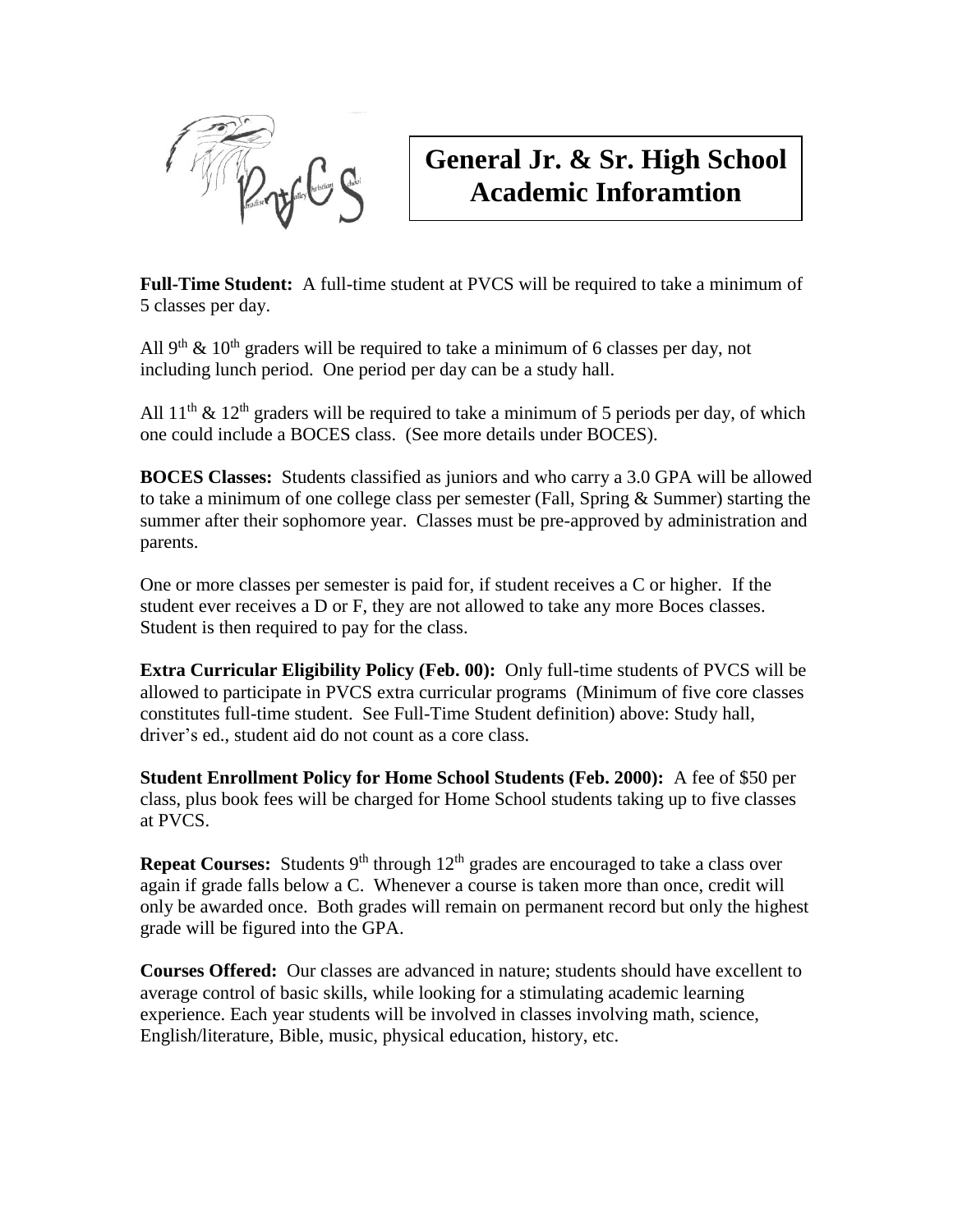**Diplomas:** Paradise Valley Christian School will issue a diploma to students that have completed course requirements for graduation set forth by the Paradise Valley Christian School Board.

**GED:** Some colleges require our students to take the GED and others do not require this test. Students wishing to take the GED must begin the process no later than February of any given school year. The GED is taken at Casper College and is free during the month of February. The High School administrator is available if further help is desired concerning the testing process.

## **Jr. & Sr. High Class**

Included later you will find a list of classes the school may offer for each grade. If you need more information pertaining to each class, please notify the school office.

#### **Progress and Report Cards**

**Progress reports** will be sent or mailed home each quarter after the 4<sup>th</sup> or 5th week. Parents are encouraged to look for the progress reports. Parents are asked to review them with their teenager. Progress reports are generally sent home with the youngest child in the family. If progress reports are mailed, they will usually arrive on Saturday or the following Monday. If the student is having difficulty in a subject, the teacher will notify you for a conference.

**Report Cards** are issued to students at the end of each nine-week period. Grades are issued each nine weeks and recorded in both letter and percentage. Report cards are usually sent home with the youngest child in the family.

#### **Grading Scale for Jr. and Sr. High Students**

(P.V. Christian School follows Natrona County Grading Scale)

| $A - Superior$    | 93-100   |
|-------------------|----------|
| B - Above Average | 85-92    |
| $C - Average$     | 77-84    |
| D - Below Average | 70-76    |
| F-                | Below 70 |

#### **Extra Curricular Eligibility**

The school has revised the extra curricular eligibility policy. Please read it very carefully, and, if you have questions, please ask the middle/high administrator.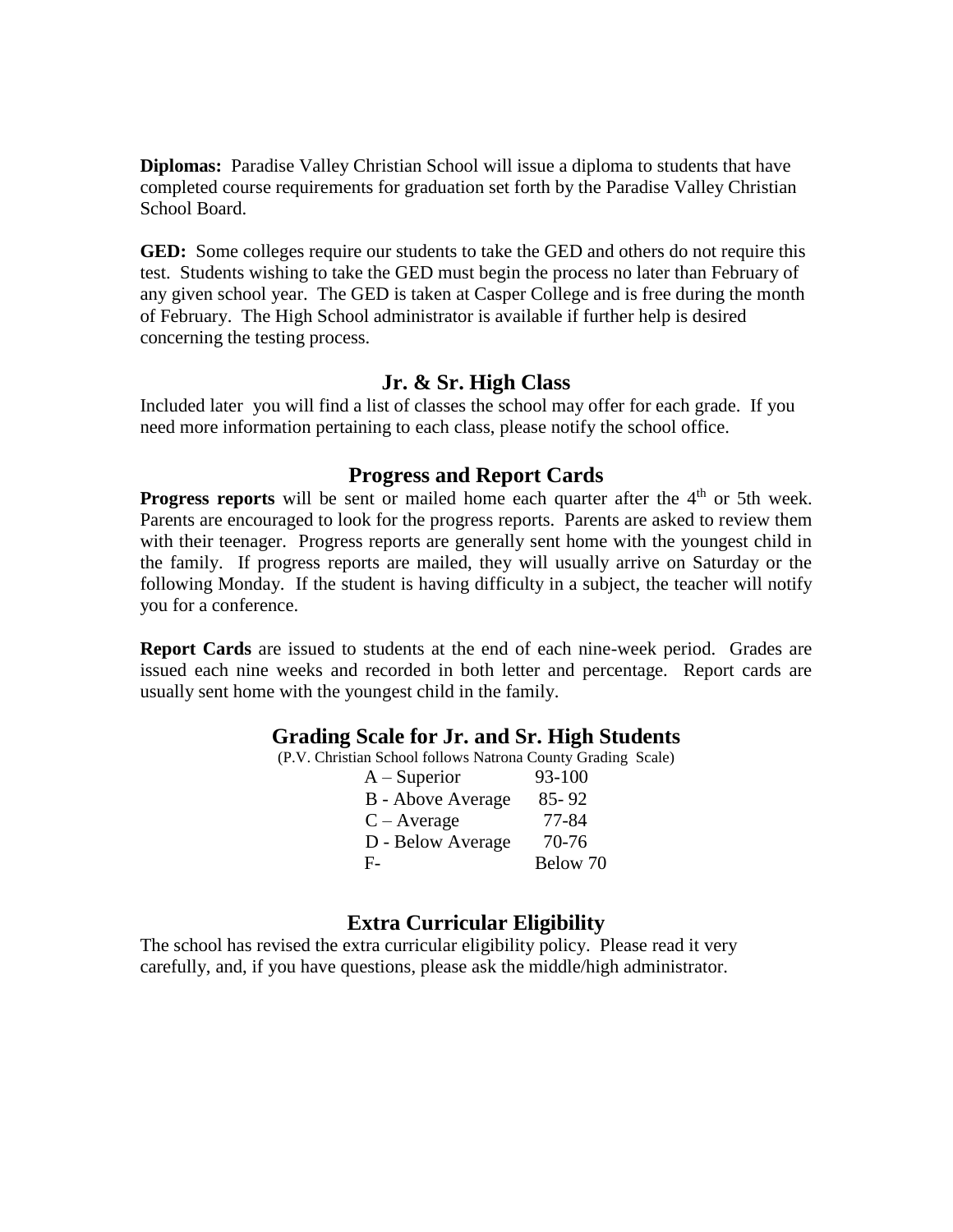**Resource Courses:** PV Christian School does not have a resource curriculum at the High School level. If a teacher adjusts regular classes to meet a student's needs academically, it will be marked "R" for Resource. Student will be exposed to the entire regular classroom curriculum.

**Schedule Adjustments:** Classes are developed on an individual basis and students are required to attend the classes they selected at time of registration. Student's parent /guardian must be involved with any schedule changes.

## **Picking Up Needed Credits for Graduation:**

- **A. Summer School:** Paradise Valley Christian School will offer summer school as the need arises. Each spring the school will survey the need, advise parents accordingly. **(Cost will be figured yearly)**
- **B. Natrona County Summer School:** As an alternative, the Natrona County School District #1 offers summer classes. Specific questions concerning Summer school, dates for registration, and tuition costs should be directed to the school office. **(Cost paid directly to Natrona County Schools)**
- **C. Independent Courses:** Please contact the school office for more details. High School administrator must approve all independent study courses. These courses are usually developed and agreed upon by the current faculty at PV Christian School. (Cost \$100 per course).
- **D. Correspondence Courses:** These are courses taken from an approved correspondence school. See administrator for names and addresses of such schools in the US. (Cost is paid directly to the university or correspondence school)

#### **Honor Rolls**

| <b>Principal's Honor Roll</b> | $4.0$ (all A's), including college classes |
|-------------------------------|--------------------------------------------|
| <b>Honor Roll</b>             | 3.9-3.6                                    |
| <b>Honorable Mention</b>      | 3.5-3.2 (No D's, F's or I's in any class)  |

The following grades are not included in a GPA – driver's ed., student aids, repeat courses, etc. All other grades are included in the GPA. College students are required to turn grades into the school office following each semester.

**Grade Point is reached by this method:** A-4pts; B-3pts; C-2pts; D-1pt.

**Honor Assemblies:** Honor assemblies will be held after each quarter to recognize those students doing well academically.

**Schedule Changes:** Students may add a class to his/her schedule during the five (5) days of a semester. A student may drop a regular class or independent study class "WD" (withdrawl) without a grade during the first 11 weeks of a semester. After the  $11<sup>th</sup>$  week either a "WP" (withdraw pass) or a "WF" (withdraw fail) will be recorded on the student's transcript.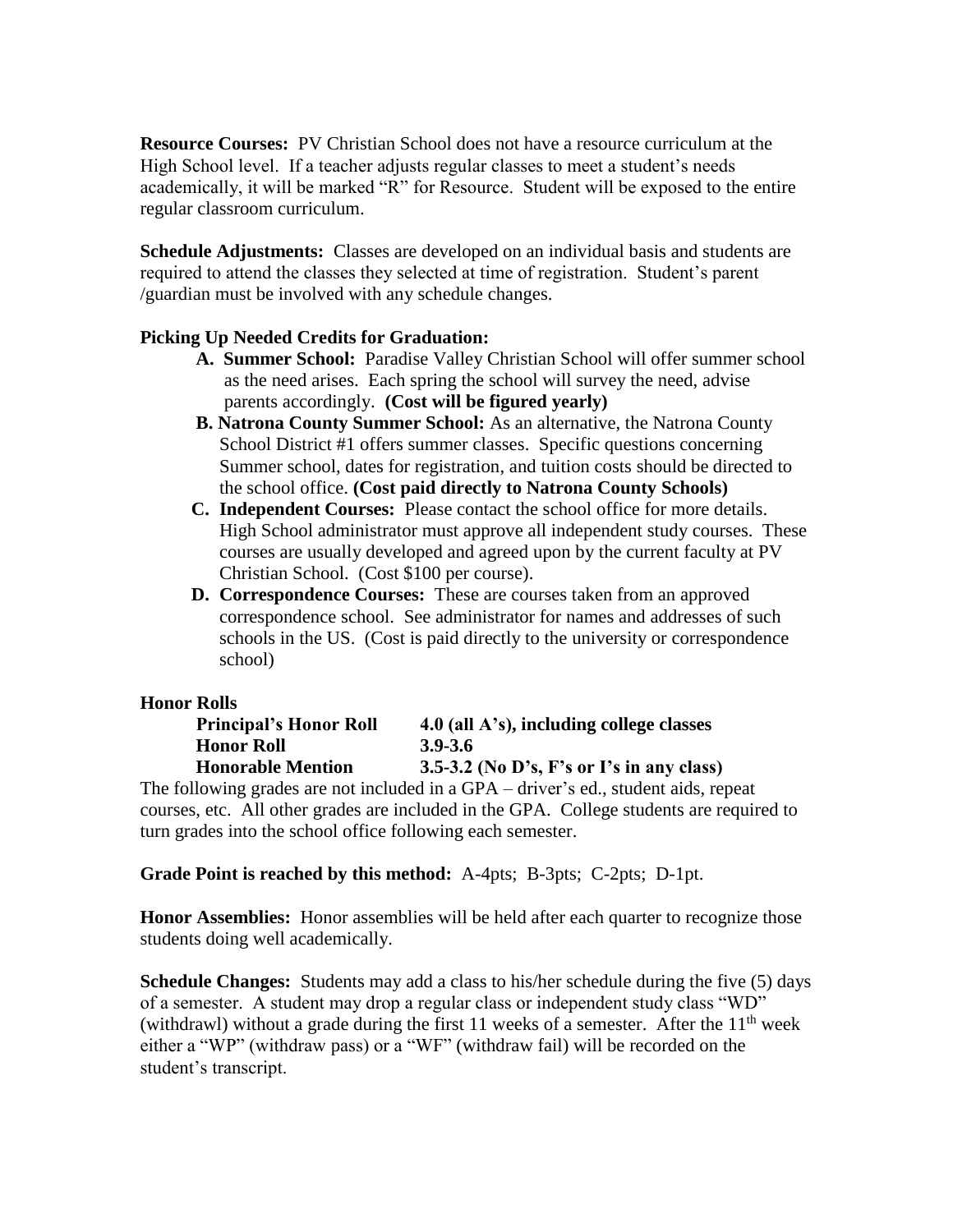An exception to the above policy is made when a student's absences exceed 15 per semester. An "Attendance Audit" will be placed on their records, regardless of when the class is dropped. The "AA" counts as an "F"

| <b>Testing Procedure:</b> |                                                                                                                                                                                                                                                                                                                                                                                                                                                                                                                                                                                                                                                                                                                                                                                                                                                       |  |  |
|---------------------------|-------------------------------------------------------------------------------------------------------------------------------------------------------------------------------------------------------------------------------------------------------------------------------------------------------------------------------------------------------------------------------------------------------------------------------------------------------------------------------------------------------------------------------------------------------------------------------------------------------------------------------------------------------------------------------------------------------------------------------------------------------------------------------------------------------------------------------------------------------|--|--|
| <b>Freshman Class:</b>    | <b>SAT</b> at PVCS (April)                                                                                                                                                                                                                                                                                                                                                                                                                                                                                                                                                                                                                                                                                                                                                                                                                            |  |  |
|                           | <b>Sophomore Class: SAT at PVCS (April)</b>                                                                                                                                                                                                                                                                                                                                                                                                                                                                                                                                                                                                                                                                                                                                                                                                           |  |  |
|                           | Math/English/Reading Testing at Casper College. Student is<br>responsible for cost. Test scores must be recorded before class<br>enrollment is allowed. (\$10.00)<br>National Merit Scholarship Testing Student is responsible for cost.<br>Test scores will not count, but it is good for practice. Rules set forth<br>by National Merit Scholarship Board.                                                                                                                                                                                                                                                                                                                                                                                                                                                                                          |  |  |
| <b>Junior Class:</b>      | SAT at PVCS (April)                                                                                                                                                                                                                                                                                                                                                                                                                                                                                                                                                                                                                                                                                                                                                                                                                                   |  |  |
|                           | Math/English/Reading Testing at Casper College. Student is<br>responsible for cost. Test scores must be recorded before class<br>enrollment is allowed. (\$10.00) Not required if taken previously.<br><b>National Merit Scholarship Testing.</b><br>Student is responsible for cost. Test scores will count.<br>Results are available in the fall of Senior year. Rules set forth by<br>National Merit Scholarship Board (\$15.00) ACT (American<br>College Testing) First test should be taken Fall of Junior year no<br>later than then Spring of Junior year. Results are important for<br>College entry exams. Student is responsible for cost. (\$35.00)<br>Enrollment forms must be mailed several weeks prior to test<br>date. Enrollment forms available at PVCS or Casper College.<br>Casper College - minimum requirements 18/23/18 on ACT |  |  |
| <b>Senior Class:</b>      | Math/English/Writing Testing at Casper College. Student is<br>responsible for cost. Test scores must be recorded before class<br>enrollment is allowed. (\$10.00) ACT (American College Testing)<br>seniors must take test by December. Tests taken after December will<br>not count for Fall entry into most colleges. Results are important for<br>college entry exams. Student is responsible for cost. (\$35.00)<br>Enrollment forms must be mailed several weeks prior to test<br>date. Dates change yearly. Casper College - min. req. 18/23/18                                                                                                                                                                                                                                                                                                 |  |  |

**Scholarships:** Students that attend PV Christian School have the same opportunity to receive scholarships as students that attend public, private or other Christian schools. Students and parents must begin as early as freshman year to choose colleges and universities and begin to apply for scholarships. The process can take several months and requires a great deal of paper work. The principal will pass out any scholarship forms that are available to the school for the students.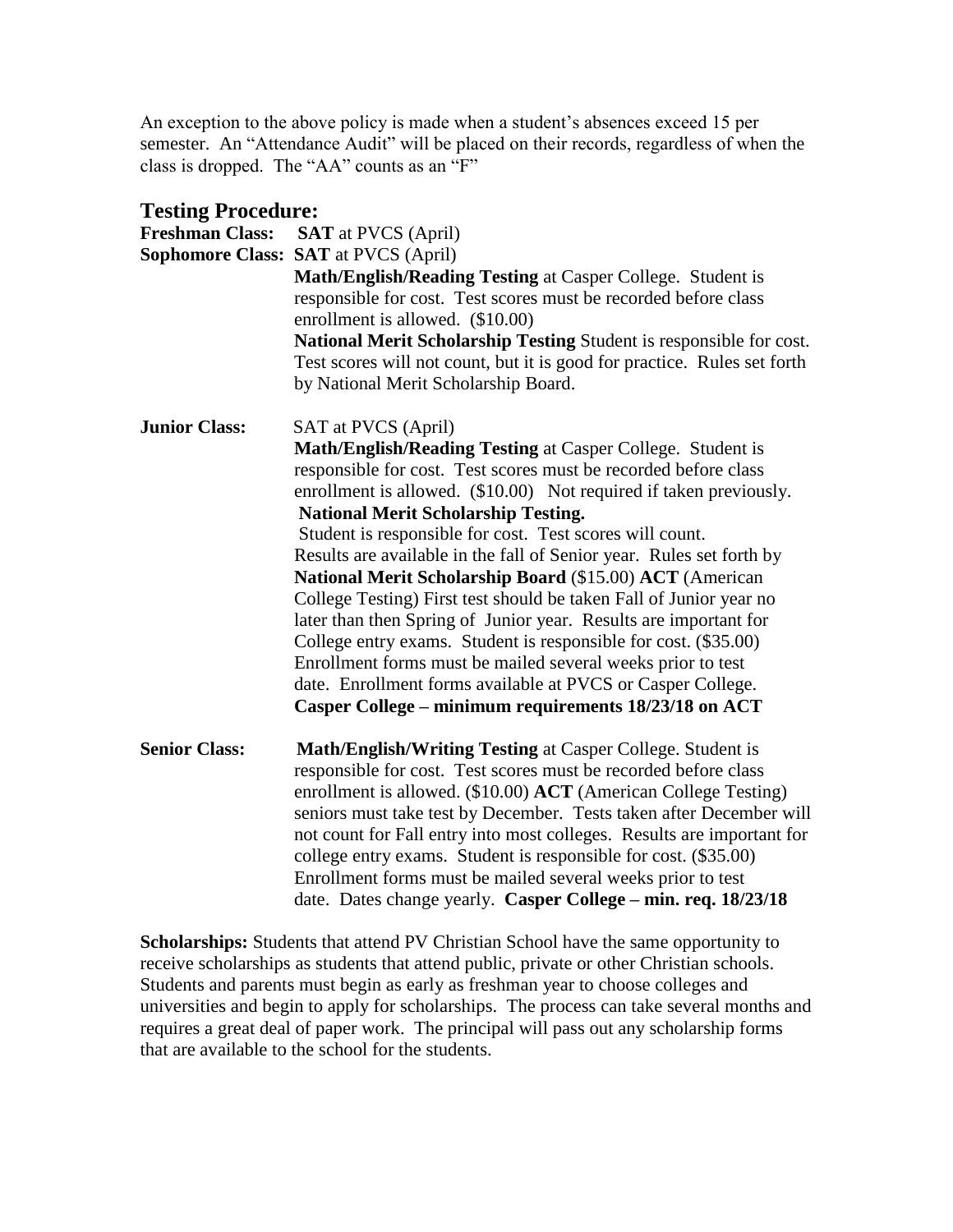## **Graduating Requirements for Seniors of 2002 & Up**

(Revised 12-19-04)

## **Graduation Requirements**

| Language Arts:      |                    | 4 credits (speech; Sr. English w/term paper writing;              |
|---------------------|--------------------|-------------------------------------------------------------------|
|                     |                    | English lit. & Am. lit. $9th$ & $10th$ grammar & comp.)           |
| Social Studies:     |                    | 4 credits (WY History; government; world. history; Am. history    |
|                     |                    | economics $\&$ geography)                                         |
| Mathematics:        | 4 credits          | (Pre-algebra, Algebra I, Algebra II, Geometry, Business           |
|                     |                    | Math, &/ or Consumer Math)                                        |
| Science:            |                    | 4 credits (Earth Science, Biology, Geology $\&$ 1 year of college |
|                     |                    | Science)                                                          |
| <b>Bible Credit</b> | $\frac{1}{2}$ to 4 | (student required to take Bible each sem. at PVCS)                |
| <b>PE</b>           | 2 credits          |                                                                   |
| $Electric - Other$  | $2.5+$             |                                                                   |
|                     |                    |                                                                   |

#### **24.5 Minimum**

## **Graduation Requirements (College Prep Classes)**

| Language Arts:         |                             | 4 credits (Speech; Sr. English w/term paper writing;    |  |
|------------------------|-----------------------------|---------------------------------------------------------|--|
|                        |                             | English & Amer. Lit. $9th$ & $10th$ Grammar & Comp.)    |  |
| <b>Social Studies:</b> |                             | 4 credits (WY Hist.; Government; World & Amer. History; |  |
|                        |                             | Economics & Geography)                                  |  |
| Mathematics:           | 4 credits                   | (Pre-Algebra, Algebra I, Algebra II, Geometry, Business |  |
|                        |                             | Math, $\&/$ or Consumer Math)                           |  |
| Science:               | 4 credits                   | (Earth Science, Biology, Geology & 1 year of college    |  |
|                        |                             | Science)                                                |  |
| <b>Bible Credit</b>    | $\frac{1}{2}$ to 4          | (student required to take Bible ea. semester at PVCS)   |  |
| <b>PE</b>              | $\mathcal{D}_{\mathcal{L}}$ |                                                         |  |
| $Elective - Other$     | $\frac{1}{2}$ to ?          | Three units are required to be drawn from social or     |  |
|                        |                             | behavioral sciences, visual or performing arts,         |  |
|                        |                             | humanities or foreign languages.                        |  |
| Foreign Language       | 2                           | (required to take 2 consecutive years of the same       |  |
|                        |                             | language, if going to college)                          |  |
|                        |                             |                                                         |  |

#### **24.5 Minimum**

Eleventh & twelfth grade students must be enrolled in a minimum of 3 credits each semester. Tenth grade students must be enrolled in a full schedule both semesters. **Exceptions to this policy may only be granted by the principal.**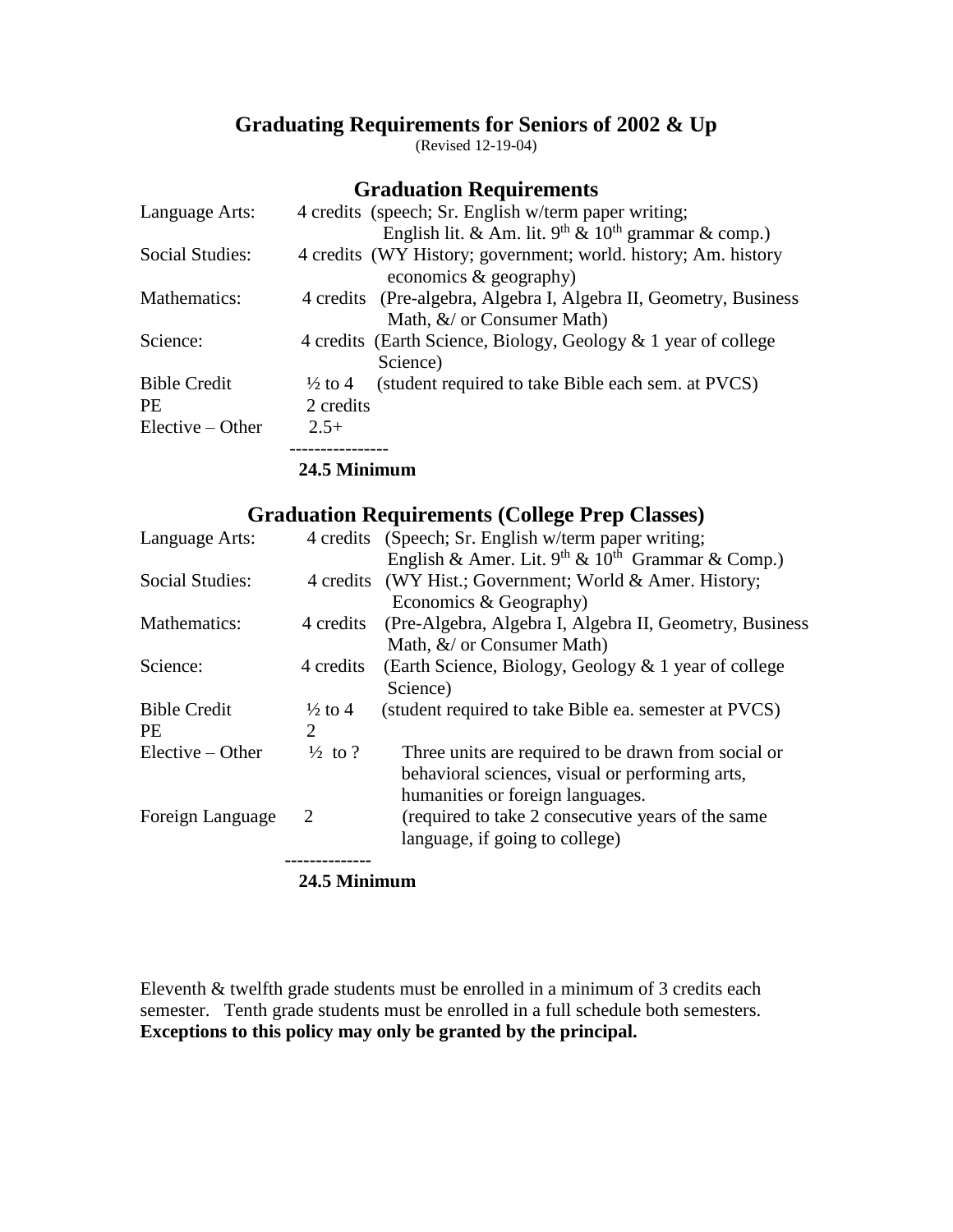Graduates of Wyoming high schools are admitted to Wyoming community colleges regardless of the course taken. On February 8, 1992, the University of Wyoming Board of Trustees adopted a new policy establishing criteria for "Assured Admission" to the university. The Assured Admission policy was implemented fall of 1995. Courses, which must be completed for Assured Admission for the University of Wyoming will be English-four (4) units, of which as least three must have substantial writing component.

Mathematics – Three (3) units to include a minimum of Algebra I, Algebra II  $\&$ Geometry. One of these courses or a higher-level course should be taken during the Senior year.

Science – Three (3) units from biological, life, physical, earth, or space science. At least one must be from the physical sciences – physics, chemistry, or a college prep physical science.

Cultural Context Electives – Three (3) units are required to be drawn from social or behavioral sciences, visual or performing arts, humanities or foreign language. (These required criteria exceed the NCSD #1 minimum graduation requirements.)

## **NCSD #1 Graduation Requirements - 24.5 credits:**

 •Language Arts (English) 4 credits •Mathematics 3 credits •Physical Education 2 credits •Science 3 credits •Social Studies 3 credits •Electives 9.5 credits

|                                   | <b>Average of 6 Periods</b> | <b>Average of 7 Periods</b> |
|-----------------------------------|-----------------------------|-----------------------------|
| $9th$ Grade $1st$ Semester        | 3.0                         | 3.5                         |
| $9th$ Grade $2nd$ Semester        | 3.0                         | 3.5                         |
| $10^{th}$ Grade $1^{st}$ Semester | 3.0                         | 3.5                         |
| $10^{th}$ Grade $2^{nd}$ Semester | 3.0                         | 3.5                         |
| $11th$ Grade $1st$ Semester       | 3.0                         | 3.5                         |
| $11th$ Grade $2nd$ Semester       | 3.0                         | 3.5                         |
| $12th$ Grade $1st$ Semester       | 3.0                         | 3.5                         |
| $12th$ Grade $2nd$ Semester       | 3.0                         | 3.5                         |
|                                   |                             | 28                          |